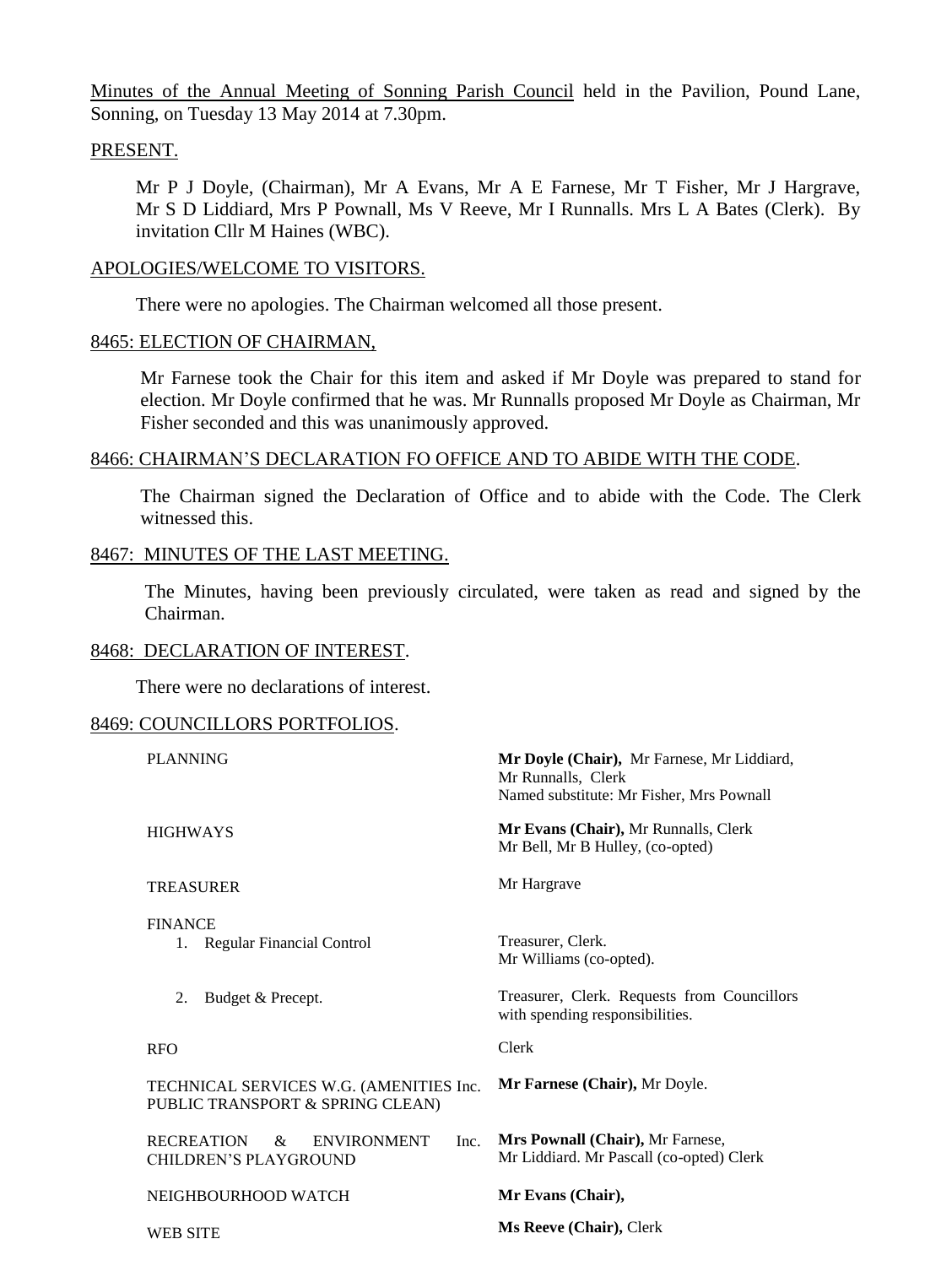# 8470: APPOINTMENTS TO OUTSIDE BODIES.

The following appointments were confirmed.

ALMSHOUSE TRUST MR PARKER (From Feb '09) SONNING & DISTRICT WELFARE TRUST MRS BALDWIN (Ongoing) SONNING EDICATIONAL FOUNDATION MRS BALDWIN (Ongoing) PEARSON HALL MANAGEMENT COMMITTEE MRS ROBINSON (Ongoing) SONNING WINNING ASSOCIATION CHAIRMAN (ex officio) SLTC Vacant TWYFORD AGE CONCERN MR McCULLOCH (Ongoing) FIRE BRIGADE TRUST CHAIRMAN (ex officio)

### 8471: REVIEW OF FINANCIAL REGULATIONS.

The Clerk had previously circulated the Financial Regulations. The Chairman proposed approving these, Mr Fisher seconded and they were unanimously approved.

# 8472: CORRESPONDENCE.

Annual Rounder's Match. Mrs Collier had asked the Council's permission to hold the Annual Rounder's Match on the field on Friday 18 July. Mr Travers had confirmed that this would not conflict with the Cricket Club and it was agreed to allow the match to go ahead.

Appointment to Borough/Parish Working Group. WBC were setting up this group in order to facilitate better communications between themselves and parishes. Each parish was being asked to become members of this group and to appoint a representative and one standing deputy to attend the quarterly meetings. There was some uncertainty about joining this group but Mr Farnese agreed to attend the meetings and Mr Fisher agreed to be the standing deputy.

Letter from ICO. The Clerk said that the ICO had received a complaint from Mr \*\*\*\*\*\*\*\*\* and, following an initial assessment, had considered it eligible for formal consideration under s50 of the Act. No details had been given but copies of Mr \*\*\*\*\*\*\*\*\*\* letter to the Council dated 12 January 2014 and the Council's reply, dated 31 March 2014, to a further letter from Mr \*\*\*\*\*\*\*\*\* (not supplied). No decision had been made and the case would be allocated to a case officer who would contact the Clerk in due course.

Oxfordshire River Trail Consultation. A copy had been received. Although Sonning was marked on the map no information about the parish was included. All the information was about the larger Thames Towns on the Oxfordshire side such as Henley and it was agreed not to comment.

Lottery Funding for W.W.1. Lottery funding had been awarded to parishes in the Wokingham Borough for the Heritage Trail, display boards and banners.

Blandy and Blandy Invoice. The Chairman said that it had been agreed that he should seek legal advice following receipt of the letters and e-mails from Mr \*\*\*\*\*\*\*\*\* which insisted that SPC should divulge the names of the private individuals who had contributed to the Bridge Lighting. Mr \*\*\*\*\*\*\*\*\*\*\*\* actions had forced the Council, and ultimately the Community, to incur huge expenditure on legal fees when seeking legal advice to refute this. WBC had advised that data protection protected the individual's rights to privacy but, as SPC did not have access to legal representation the only option was to consult the solicitors. Following discussion the Chairman proposed paying the £950 plus VAT to Blandy and Blandy, Mr Farnese seconded and this was unanimously approved. Mr Liddiard said that he had looked back over two years of minutes and it was difficult to see what Mr \*\*\*\*\*\*\*\*\*\*\*\* view was or what he wanted.

Campaign Against Waste. This would be held on 27 May at Smallmead.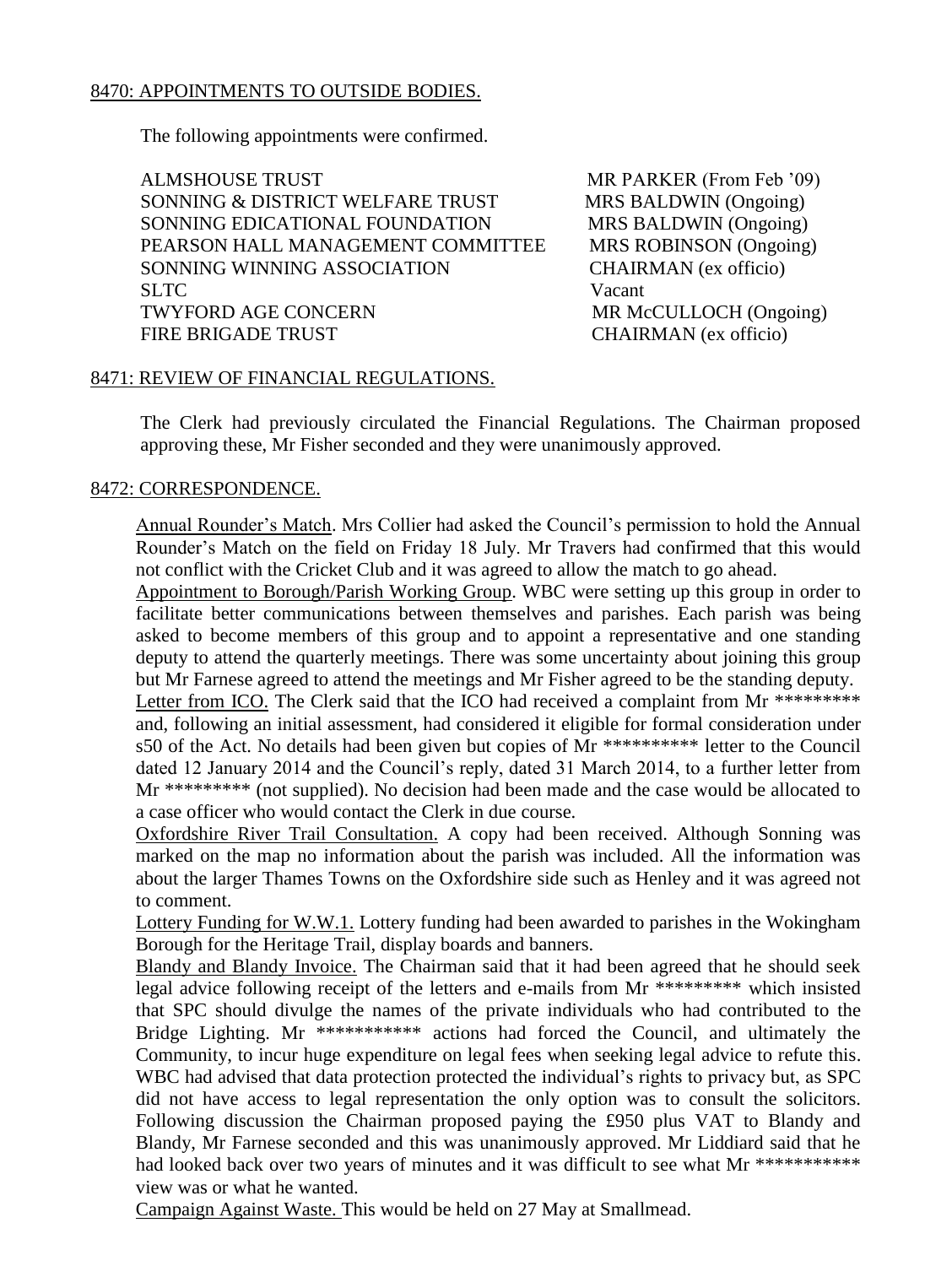## 8473: PLANNING.

The Chairman said that a bat specialist had to be present while the existing roof to the old Fire Station was removed. If there was evidence of bats the developer would need to provide bat boxes in the surrounding trees. As part of the stag beetle mitigation the developer had to supply rotting materials to provide a habitat for the beetles. A safety cordon had to be installed around the onsite machinery. There was some doubt about the suitability of the position chosen for re-siting the bell tower and the Chairman agreed to discuss this with the planning officer David Wetherill. Mr Runnalls asked about bonfires. The contractors had lit bonfires on four days in the past week leaving only one person in charge who always wore a mask. Despite neighbour's complaints the fires continued and they were being affected by the smoke and fumes from the industrial waste that was being burnt. Cllr Haines said that it was not illegal to have bonfires but there was a code to follow. The Clerk agreed to write to Environmental Services, which were based in Newbury, and residents would be encouraged to write as well. The Chairman said that he would mention bonfires at the APM. The planning committee had dealt with an application for poly tunnels for growing fruit at Sonning Farm. Mr Evans said that the flags had been removed at the Fire Station but the poles were still up. Cllr Haines said that WBC had received the first formal planning application under the new regulations where neighbours had to be informed.

The following applications were ongoing: 1 Sonning Gate (F/2012/1398); Land facing Duffield Road (F/2013/0634); 11 Hawthorn Way (F/2013/1549): 32 West Drive Sonning (F/2013/2523): 19 Old Bath Road (F/2014/3060): Elm Gables Parkway Drive (F/2014/0144): Little Court Farmhouse (LB/2014/0465 & F/2014/0465).

The following applications had been approved: 7 Old Bath Road (VAR/2014/0192): Former Fire Station (C/2014/0408)

The following applications had been refused: There had been no refusals.

The following new applications had been received. Sunnyridge Parkway Drive (F/2014/0744) Erection of two storey side and rear extension plus single storey rear extension: 15 Pound Lane (F/2014/0720). Erection of a single storey rear extension to south east corner and single storey infill extension to rear north east corner: Sonning Farm Charvil Lane (F/2014/0707) Erection of 3 double span poly tunnels plus erection of shed  $\&$  3 water storage tank: Sonning Golf Club Duffield Road (F/2014/0744) Erection of new entrance gates/boundary fence and hedge plus formation of new kitchen store (part retrospective). (Amendment to planning consent F/2011/1654.): Farm Charvil Lane (F/2014/0815) Erection of a roof over the area between the research unit and adjacent barn at Sonning Farm to create a new covered storage area.

#### 8474: CONSERVATION ASSESSMENT.

The Chairman said that the Society would finish dealing with the document mid-June. Mr Driver had completed his environmental assessment.

# 8475: QUESTIONS FOR BOROUGH COUNCILLOR.

Cllr Haines agreed to provide Mr Farnese with the contact details for Julia Green who dealt with gullies. Mr Farnese asked about potholes. Cllr Haines said that WBC had an extra £900,000 for potholes, some from the government and some unspent from other budgets. WBC had asked Councillors to point out the worst potholes in their area so a list could be drawn up. There was a scheme to raise the Winnersh Road following recent flooding a road in Arborfield. Mr Farnese asked about the potholes by the Farm and Cllr Haines said that the University had been approached by WBC for failing to clear their ditches. Mr Farnese said the potholes by the School had been partially fixed but the one by the crossing was very bad. Mr Farnese asked if there was an update about the Playhatch Road. Cllr Haines said that Oxon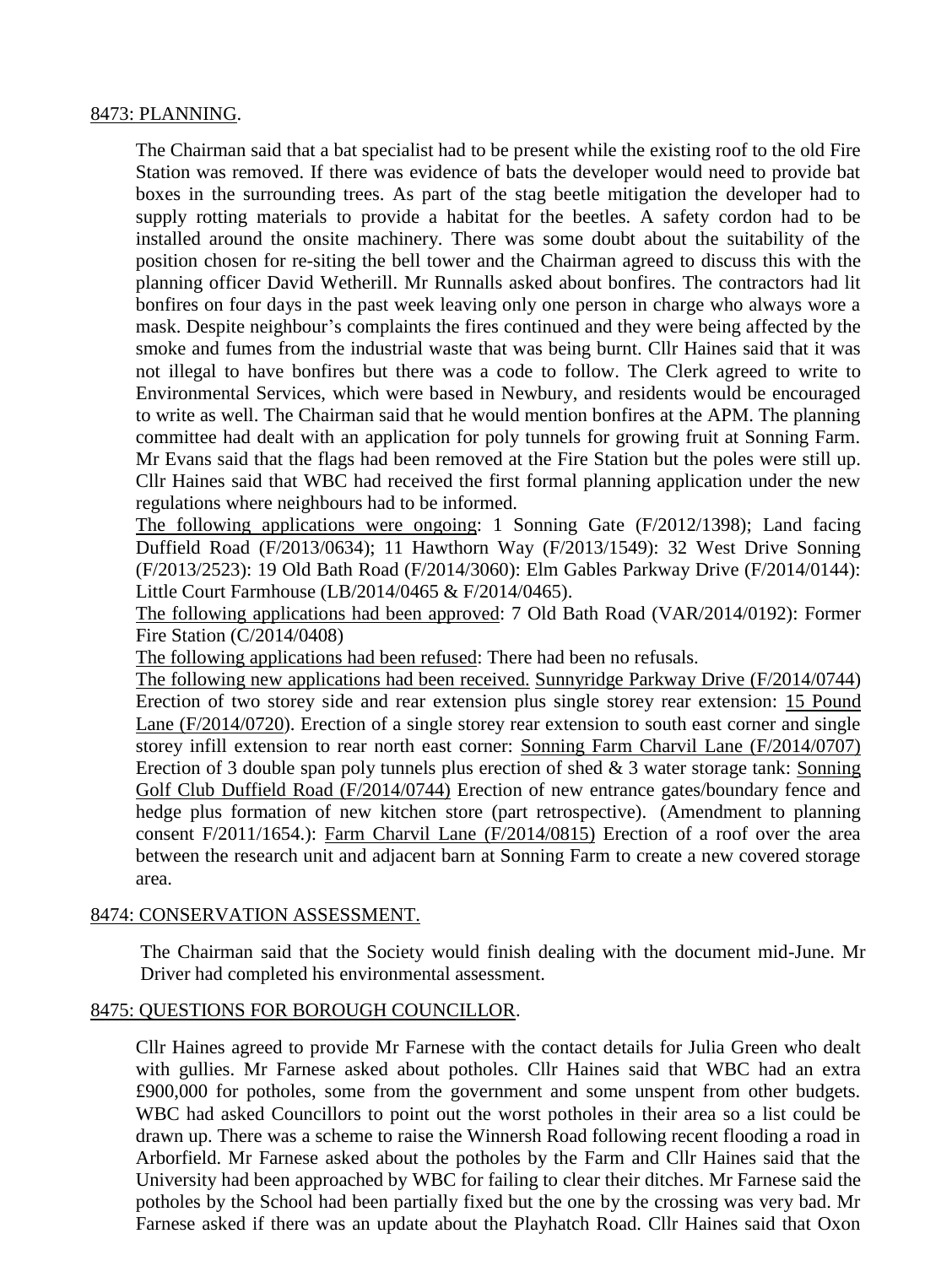were carrying out an environmental study and had three potential schemes. The Chairman said that he had learnt that

## 8475: QUESTIONS FOR BOROUGH COUNCILLOR.

British Gas were to dig up a newly resurfaced road, the utility services were not working together as anticipated. Cllr Haines said that, under a new scheme, anyone wishing to carry out works on the highways would need to apply to WBC. The A329 was to be repaired in the near future. Mr Fisher asked about the third bridge. Cllr Haines said that there had been a meeting in London, organised by Rob Wilson (MP), which Cllr Keith Baker had attended. Representatives from SODC and Oxon CC had attended and representatives from LEP (Local Enterprise Partnership) were also in attendance. LEP membership included Microsoft. Oxon CC had gone off to gather and review more data. WBC were fully supportive of the third bridge as were LEP and everyone on the Berkshire side of the River were in complete agreement. The Chairman read from a newspaper article about the Playhatch Road problems and Cllr Haines said that Oxon CC had asked WBC to take over the Playhatch Road but they had declined.

#### 8476: PARISHIONERS QUESTIONS

There were no questions.

## 8477: DEFIBRILLATOR.

Ms Reeve said that the defibrillator had not been used yet. Unfortunately the Ambulance Service were very busy and hadn't been able to provide the training. Although a good idea, training was not essential as instructions were on the Defibrillator and anyone using it would be talked through the procedure. The Chairman said that he had made enquiries about alternative training and had been quoted £85 per head for eight to fourteen people. Defibrillators had become important and there was a big demand for training.

# 8478: WEB SITE.

Ms Reeve said that together with Tracey Hicks and Sid Liddiard they had collected most of the material, which was now with Mr Gilmore. The second poll for the new logo had resulted in a 5 to 4 vote for Mr Ennis' version. The possibility of using both versions in different ways had been discounted. No launch date had been arranged and it was likely to take a further two months to complete. Following discussion it was agreed to have the final version ready to launch at the September meeting, which would coincide with the autumn newsletter for full coverage. Before that a variety of people would be asked to check out the site for feedback. As there was a possibility that Ms Reeve would not be at the APM Mr Liddiard agreed to present her report. The Clerk would arrange for the new logo to be framed and for a full size colour copy to be printed.

# 8479: FINANCE.

- a) Report. The Clerk had prepared a report which was noted.
- b) Income and Expenditure Account. The Income and Expenditure account had been previously circulated. Mr Farnese proposed adopting it, Mr Hargrave seconded and this was unanimously approved. These would be presented at the APM on 15 May.
- c) Internal Audit. The Clerk and the Chairman had met the Internal Auditor who had carried out the required process and considered the Council's procedures satisfactory.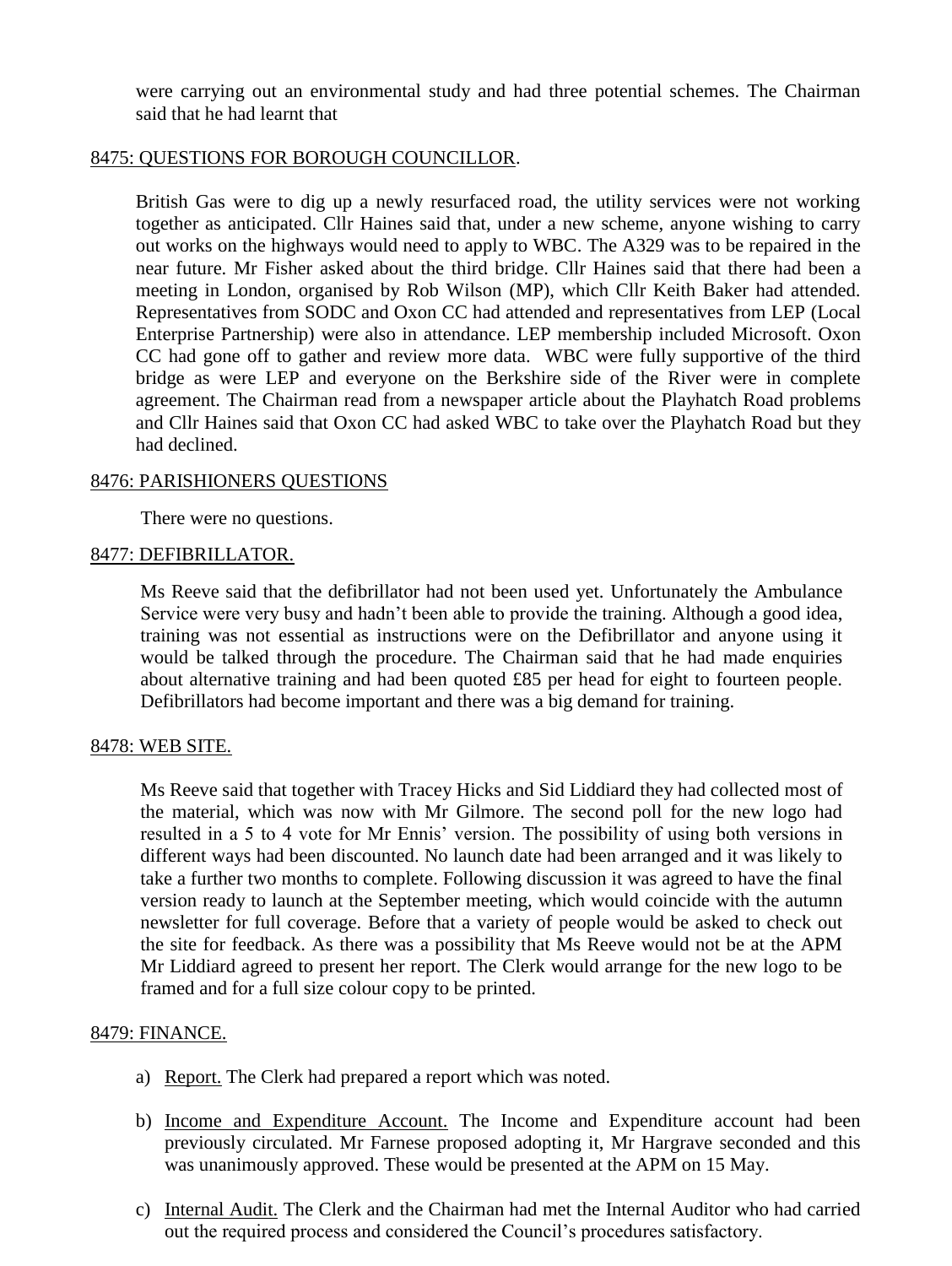## 8479: FINANCE (Cont'd).

#### d) Payment of Accounts

April

| Inland Revenue Tax $£166.65 \& NIC £99.91$ | 266.56  |
|--------------------------------------------|---------|
| Quadron – Dog Bins March                   | 83.58   |
| SSE Street Lighting M'tnce                 | 838.86  |
| <b>BALC</b> Annual Subscription            | 329.24  |
| Mr K Trimmings Litter - March              | 145.83  |
| PHMC - Office Rent                         | 221.00  |
| <b>Blastoff</b> – Palmer Pump Repairs      | 3492.84 |
|                                            | 5377.91 |

## 8480: PROPOSALS FOR QUEENS JUBILEE CELEBRATIONS.

The Chairman said that one of the Bridge lights had failed. As this was an equipment failure there was no cost implication. SSE Contracting were ordering a replacement from Germany and returning the failed light for assessment.

#### 8481: HIGHWAYS.

Mr Evans said that one volunteer to assist with the speed checks had come forward. With Mr Farnese, Mr Fisher and the two co-opted members of the Highways WG there were sufficient numbers to form a team. Training was necessary and Mr Evans would contact the police to arrange this. The Chairman said that there had been one or two low loaders collecting the pontoons from the River but otherwise there seemed to be fewer lorries using the route. Mr Evans said the traffic lights on the Playhatch Road were still in place and potholes were getting worse. There were two by the crossing in Pound Lane which were now linked together and were very deep. Mr Evans would attend the Neighbourhood Watch meeting on 14 May.

#### 8482: RECREATION AND ENVIRONMENT W.G.

- a) Report. Mrs Pownall said that Mr Liddiard was concerned about the security of the sit on lawn mower. Mr Liddiard said that the lock had been forced as had the lock to the compound and a ladder had disappeared. The strimmer, which had been in the same shed as the mower had also disappeared. The SCC mower was stored under the roofed area between the two metal storage sheds and it might be possible to put the Council mower in the same place. The possibility of obtaining a third metal store was discussed and Mr Farnese would check out costs. It was agreed that the Clerk should purchase the same style lock and chain as the one on the Wharf gate to provide better security for the compound. Mr Liddiard would also purchase a round lock for the shed. Mr Liddiard said that there had been problems with the mower but removing the grass box seemed to be the answer.
- b) Safety Checks. Mr Farnese had carried these out and said that some equipment needed to be cleaned. The ROSPA report indicated that some of the equipment did not comply with current standards but this did not mean they were a dangerous condition.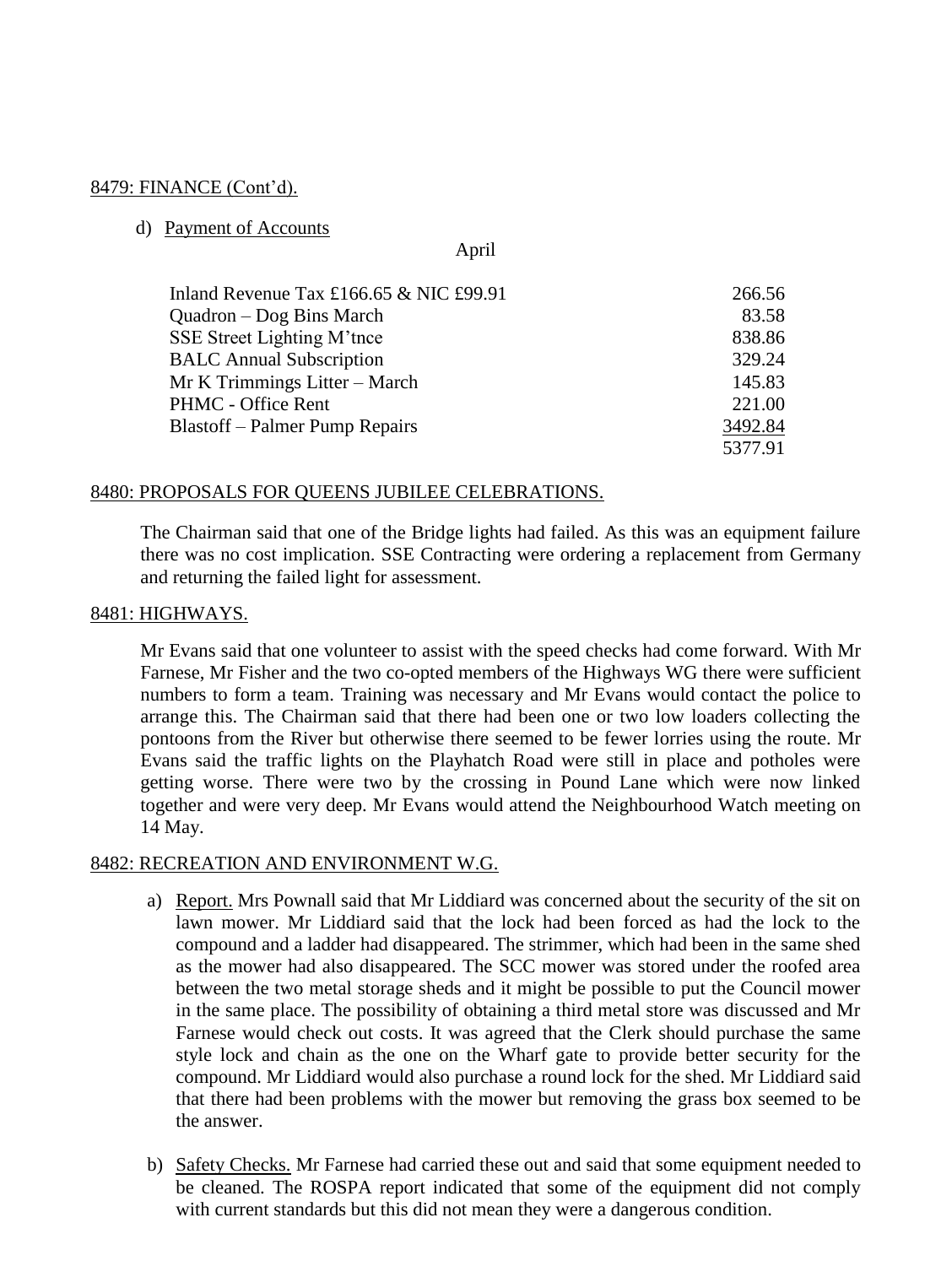c) Field Maintenance Quotes. Mrs Pownall had spoken to Mr Travers (SCC) about the top dressing and he had confirmed that this needed to be carried out every year however there would be less to do in the following years. The Chairman said that the Council had already agreed to go over budget for field maintenance and the top dressing would result in a total

# 8482: RECREATION AND ENVIRONMENT W.G.

overspend of £2405. Mrs Pownall said that no field maintenance had been carried out for some time prior to 2012. The maintenance had made a difference and the sportsmen agreed that top dressing was essential. Mr Liddiard said there was also the problem of the field drainage. Ms Reeve asked if the Clubs could fund raise as the work was essentially for organised sport bur Mrs Pownall felt this was not the Clubs responsibility. Mr Farnese said that professional advice was needed and few players lived in Sonning. Mr Runnalls asked the reason for the extra maintenance. Mr Hearn (CFC) said very little maintenance had been undertaken in the past and the ground had been worn away under the goal mouths and in the centre of the field leaving it grassless and muddy. The junior footballers were playing elsewhere to minimise the problem. The new contractor had undertaken some work to make the cricket outfield safe but the goal mouth at the far end was very bad. It was essential to top dress using 40 tonnes of grass seed rather than the 20 tonnes which had been suggested as a way of saving money. The Clubs would be prepared to pay more if they could see improvements and it would be possible to obtain grants from the FA if everyone worked to together. The Chairman said the whole situation would need to be considered if the work went ahead. Mr Farnese proposed spending £1975 on the top dressing (total for maintenance £4405), Mrs Pownall seconded and this was unanimously approved.

- d) Request for Score Board Store. No drawings had been received. Mr Farnese said that the pitches were a priority. Mr Liddiard said that the field looked very good and a lot of this was due to SCC and it was agreed that more information was required including the plans.
- e) Dog Waste. The Chairman said that the situation had now improved but the problem fluctuated. Following discussion the Chairman agreed to replace the old posters.

# 8483: TECHNICAL SERVICES.

Safety Checks. Mr Farnese had completed these and would clean the play equipment over half term.

Great House Request. There was no update.

Spring Clean. Mr Farnese said that twenty six volunteers had taken part and he would be contacting them all to thank them.

#### 8484: WW1 CELEBRATIONS 4 OCTOBER.

The Chairman said that he had spoken to Mrs Gascoine who would organise the entertainment and the Pearson Hall Social Committee would arrange the food. The Hall was booked for Saturday 4 October. The evening would begin with verse and songs followed by the meal and then a second round of song and verse. Mr Fisher said that some descendants of those listed on the War memorial had been contacted. It was agreed to consider what could go on display during the evening.

# 8485: ACTION LIST.